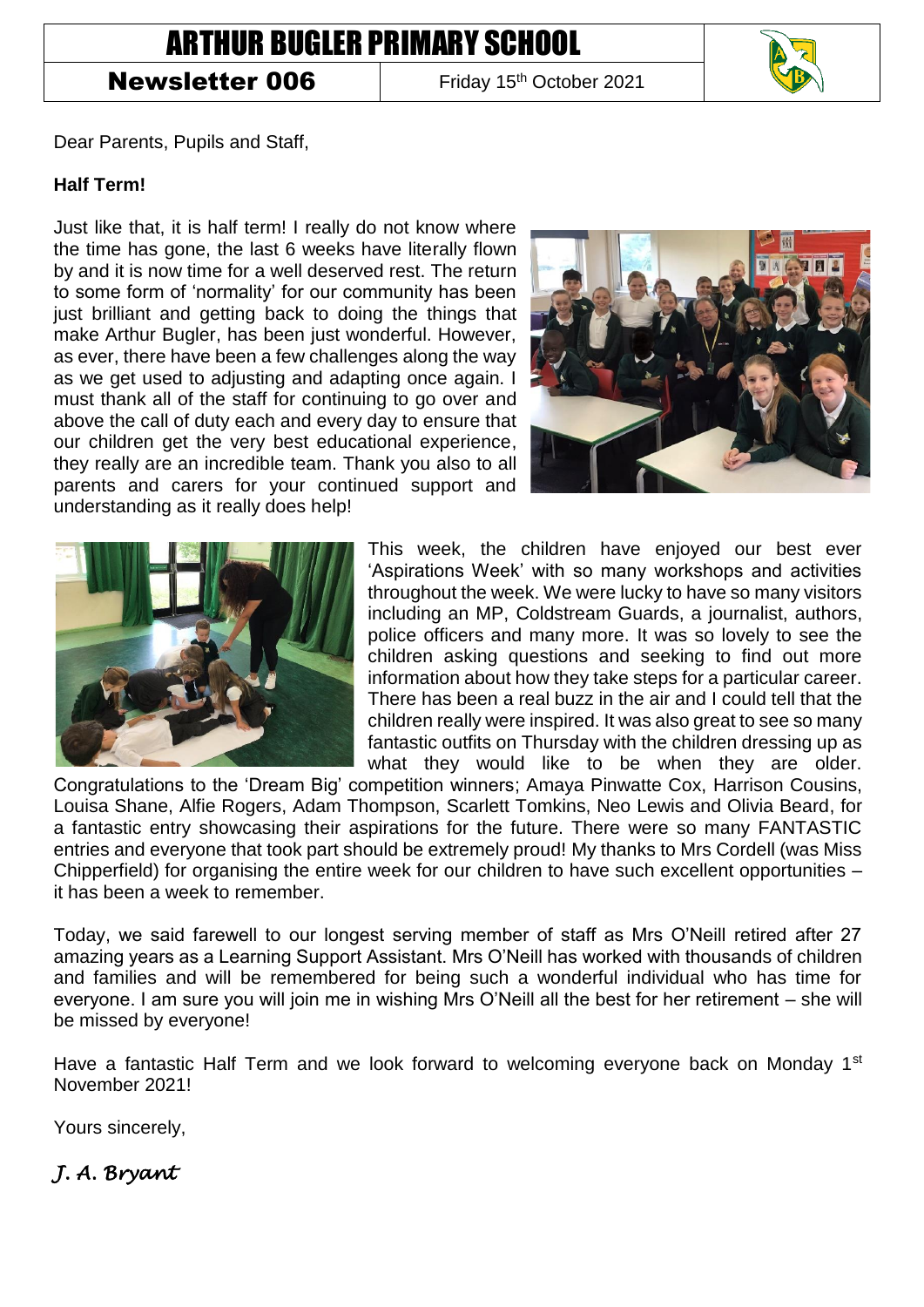# **Headteacher**

| <b>ATTENDANCE</b>                      |          |                        |        |
|----------------------------------------|----------|------------------------|--------|
| <b>Lower School</b>                    | Class 6  | <b>Miss Morley</b>     | 99.33% |
| <b>Upper School</b>                    | Class 10 | <b>Mrs Livingstone</b> | 97.70% |
| <b>Congratulations to all classes!</b> |          |                        |        |
| <b>Whole School Attendance</b>         |          | 94.80%                 |        |

|            | <b>Charity Of The Year</b>                                              |
|------------|-------------------------------------------------------------------------|
| St. Luke's | The School Council have decided that our Charity Of The Year will be St |
| Hospice    | Luke's Hospice. We look forward to working with them this year!         |

|                                                               | Morrisons Its' Good To Grow - Garden Vouchers                                                                                                                                                                                                                                    |
|---------------------------------------------------------------|----------------------------------------------------------------------------------------------------------------------------------------------------------------------------------------------------------------------------------------------------------------------------------|
| <i><b>M's Good to GIT W</b></i>                               | Don't forget that we are taking part in this initiative and are looking to get<br>lots of new gardening equipment for our school.                                                                                                                                                |
|                                                               | 'For every £10 you spend (in store or online) at Morrisons, you'll get a<br>Grow Token to help your school get everything they need to get growing.<br>Download the MyMorrisons app today to start collecting Grow Tokens and<br>choose the school you'd like to donate them to. |
| <b>Collect free gardening</b><br>equipment for your<br>school | Your chosen school will be able to exchange their Grow Tokens for<br>FREE gardening equipment to get kids growing."                                                                                                                                                              |
|                                                               |                                                                                                                                                                                                                                                                                  |

|                     | <b>Safeguarding Concerns</b>                                                                                                                                                                                                                                                                                                     |
|---------------------|----------------------------------------------------------------------------------------------------------------------------------------------------------------------------------------------------------------------------------------------------------------------------------------------------------------------------------|
| <b>SAFEGUARDING</b> | If you ever have any safeguarding concerns please contact the office via<br>email using admin.abp@osborne.coop. The email should be for the<br>attention of a Designated Safguading Lead. As a school we have a<br>responsibility to keep everyone safe so please get in touch sooner rather<br>than later if you are concerned. |

| <b>Secondary School Admissions Deadline</b>                                                                             |
|-------------------------------------------------------------------------------------------------------------------------|
| <b>CALLING ALL YEAR 6 PARENTS!!!</b>                                                                                    |
| Don't forget that the deadline to summit your application for Secondary<br>School is Sunday 31 <sup>st</sup> October!!! |